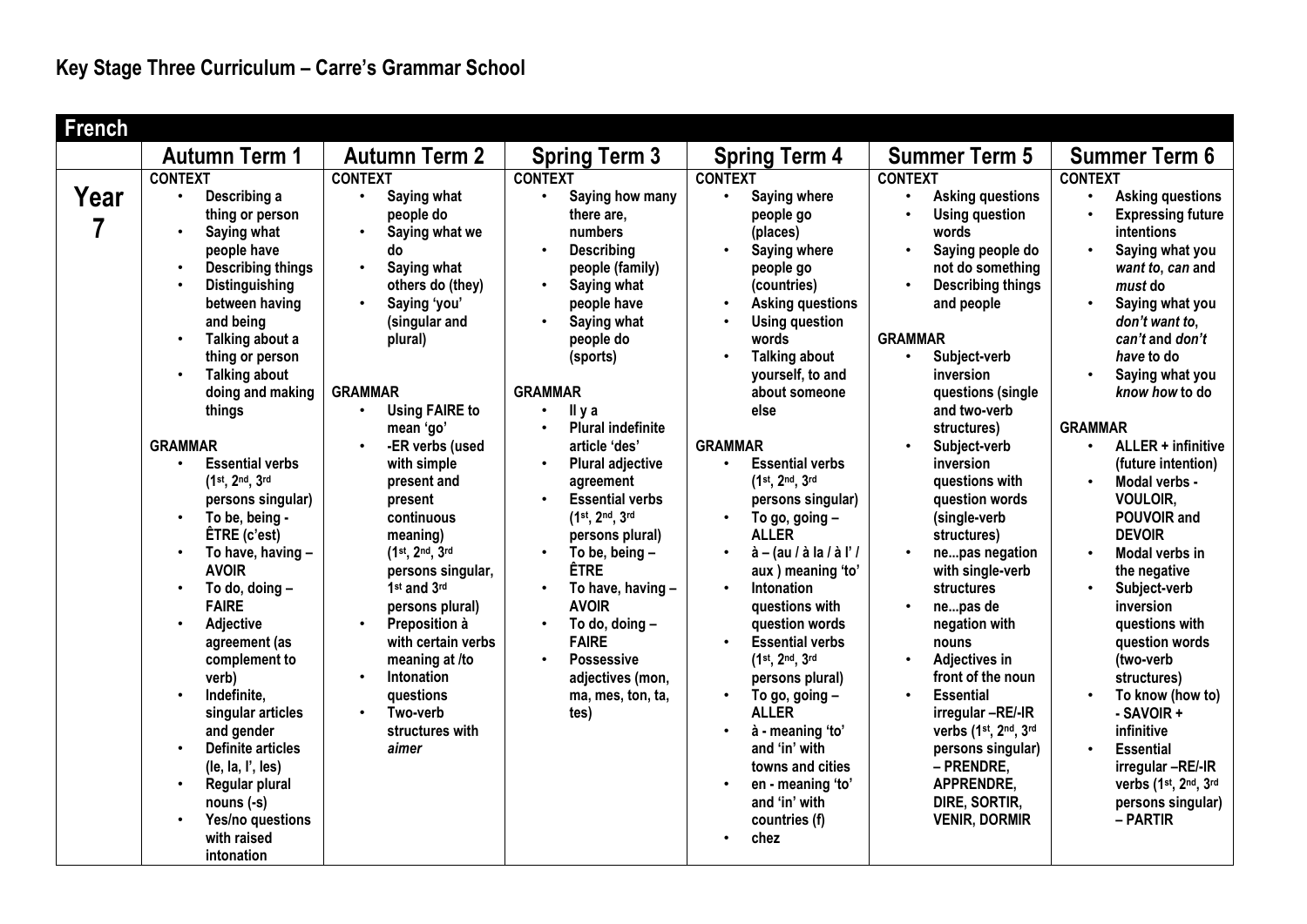## **Key Stage Three Curriculum – Carre's Grammar School**

|           | feminisation of<br>job titles (-e)<br>subject pronouns<br>il/elle meaning 'it'                                                                                                                                                                                                                                                                                                                                          |                                                                                                                                                                                                                                                                                                                                                                                                                                          |                                                                                                                                                                                                                                                                                                                                                                                                                                                                                      | <b>Present tense</b><br>$\bullet$<br>(-ER verbs)                                                                                                                                                                                                                                                                                                                                                                                                                      |                                                                                                                                                                                                                                                                                                                                                                                                              |                                                                                                                                                                                                                                                                                                                                                                                                                                                                              |
|-----------|-------------------------------------------------------------------------------------------------------------------------------------------------------------------------------------------------------------------------------------------------------------------------------------------------------------------------------------------------------------------------------------------------------------------------|------------------------------------------------------------------------------------------------------------------------------------------------------------------------------------------------------------------------------------------------------------------------------------------------------------------------------------------------------------------------------------------------------------------------------------------|--------------------------------------------------------------------------------------------------------------------------------------------------------------------------------------------------------------------------------------------------------------------------------------------------------------------------------------------------------------------------------------------------------------------------------------------------------------------------------------|-----------------------------------------------------------------------------------------------------------------------------------------------------------------------------------------------------------------------------------------------------------------------------------------------------------------------------------------------------------------------------------------------------------------------------------------------------------------------|--------------------------------------------------------------------------------------------------------------------------------------------------------------------------------------------------------------------------------------------------------------------------------------------------------------------------------------------------------------------------------------------------------------|------------------------------------------------------------------------------------------------------------------------------------------------------------------------------------------------------------------------------------------------------------------------------------------------------------------------------------------------------------------------------------------------------------------------------------------------------------------------------|
|           | Short formative assessments in listening, reading,<br>speaking, writing and translation will take place<br>throughout the individual modules. Vocabulary tests will<br>also take place every week on the vocabulary set that<br>has been studied in the previous week.                                                                                                                                                  |                                                                                                                                                                                                                                                                                                                                                                                                                                          | Short formative assessments in listening, reading,<br>speaking, writing and translation will take place<br>throughout the individual modules with a key<br>assessment task based on the work completed this term.<br>Vocabulary tests will also take place every week on the<br>vocabulary set that has been studied in the previous<br>week.                                                                                                                                        |                                                                                                                                                                                                                                                                                                                                                                                                                                                                       | Short formative assessments in listening, reading,<br>speaking, writing and translation will take place<br>throughout the individual modules, with the Y7<br>examination taking place during this term, covering all<br>the work studied during the course of the academic year.<br>Vocabulary tests will also take place every week on the<br>vocabulary set that has been studied in the previous<br>week. |                                                                                                                                                                                                                                                                                                                                                                                                                                                                              |
| Year<br>8 | <b>CONTEXT</b><br>Asking how to<br>say and write new<br>words in French<br>Distinguishing<br>between being<br>and having<br><b>Comparing what</b><br>you and others<br>do with what<br>people do in<br>general<br><b>Talking about</b><br>what you do and<br>don't do<br><b>GRAMMAR</b><br>Y7 revisiting:<br>ÊTRE and AVOIR,<br>gender and<br>number, definite<br>and indefinite<br>articles, il y a / il<br>n'y a pas, | <b>CONTEXT</b><br><b>Talking about</b><br>what you are<br>doing today vs<br>what you did<br>yesterday<br><b>Finding out about</b><br>each other's past<br>experiences<br><b>Talking about</b><br>what you and<br>others did and<br>did not do<br><b>Talking about</b><br>what you do in<br>your free time<br>and where you do<br>it<br>Distinguishing<br>between parts<br>and wholes<br><b>Talking about</b><br>nouns you can't<br>count | <b>CONTEXT</b><br><b>Talking about</b><br>what you and<br>others do<br>Saying what you<br>are going to do<br>on a specific day<br>vs weekly routine<br>What is it like? [1]<br>$\bullet$<br><b>Describing things</b><br>What is it like?<br>[2] Comparing<br>things<br><b>GRAMMAR</b><br>Regular - IR verbs<br>Present tense as<br>future with time<br>adverbials<br><b>Pre-nominal vs</b><br>post-nominal<br>adjectives<br><b>Regular plurals</b><br>for nouns $(-s, -x, -$<br>aux) | <b>CONTEXT</b><br><b>Talking about</b><br>what always<br>happens vs<br>something that<br>happened once<br>Asking about<br>$\bullet$<br>what others have<br>done at a specific<br>time vs in general<br><b>Talking about</b><br>$\bullet$<br>what you and<br>others do [3]<br><b>Talking about</b><br>what you can,<br>must and want to<br>do<br><b>Comparing how</b><br>$\bullet$<br>people do things<br><b>GRAMMAR</b><br>Y7 revisiting:<br>$\bullet$<br>modal verbs | <b>CONTEXT</b><br><b>Talking about</b><br>what you can,<br>must and want to<br>do<br><b>Talking about</b><br>weekend plans<br>Talking in the<br>$\bullet$<br>negative<br><b>Talking about</b><br>what, where and<br>who you know<br><b>Comparing past</b><br>and present<br><b>Talking about</b><br>past actions<br>which affect the<br>present<br><b>GRAMMAR</b><br>Y7 revisiting:<br>present tense of      | <b>CONTEXT</b><br><b>Talking about</b><br>when, how often<br>and for how long<br>you do things<br><b>Talking about</b><br>where you went<br><b>Talking about</b><br>what you have<br>done vs what you<br>have never done.<br><b>GRAMMAR</b><br><b>Future intention</b><br>$\bullet$<br>with ALLER plus<br>infinitive<br>Tout, tous, toute,<br>toutes<br>OUVRIR (1st, 2nd<br>3rd singular)<br>nepas (de) with<br>two-verb<br>structures<br><b>Present vs</b><br>perfect tense |
|           | il(s)/ell(s)<br>meaning<br>'it'/'they',                                                                                                                                                                                                                                                                                                                                                                                 | <b>Describing things</b><br><b>Formal and</b><br>informal                                                                                                                                                                                                                                                                                                                                                                                | <b>Regular plurals</b><br>$\bullet$<br>for adjectives (-s,<br>-aux)                                                                                                                                                                                                                                                                                                                                                                                                                  | (devoir, pouvoir,<br>vouloir, savoir<br>meaning 'to know                                                                                                                                                                                                                                                                                                                                                                                                              | present tense of<br>essential<br>irregular verbs -                                                                                                                                                                                                                                                                                                                                                           | -ER<br>verbs<br>(taking                                                                                                                                                                                                                                                                                                                                                                                                                                                      |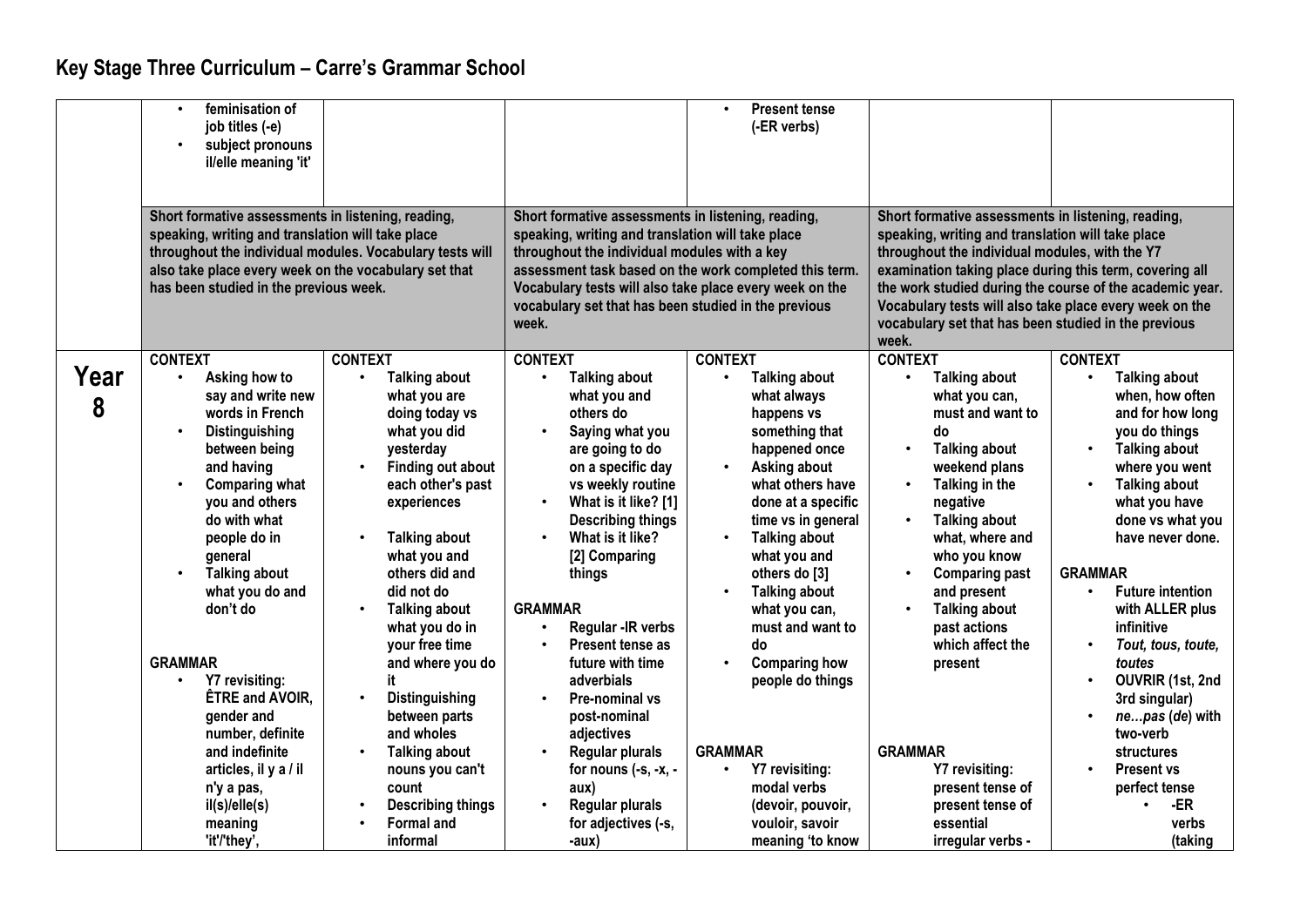## **Key Stage Three Curriculum – Carre's Grammar School**

| possessive         | situations:                            | Position of                 | how to'), question              | faire, aller (all                | ÊTRE)            |
|--------------------|----------------------------------------|-----------------------------|---------------------------------|----------------------------------|------------------|
| adjectives (1st,   | <b>Talking to people</b>               | multiple                    | formation                       | persons), aller +                | (je, tu,         |
| 2nd sing),         | you do and don't                       | adjectives                  | (intonation,                    | infinitive, (future              | il/elle)         |
| present tense of - | know                                   | Comparative                 | inversion, with                 | intention),                      | -IR and -        |
| ER verbs (all      |                                        | adjectives                  | and without                     | prepositions:                    | <b>RE</b>        |
| persons), à with   |                                        | Regular adjective           | question words)                 | uses of 'en', 'à'                | verbs            |
| certain verbs,     | <b>GRAMMAR</b>                         | agreements (-e, -           | in two-verb                     | and 'chez' (to vs                | (taking          |
| contracted forms   | <b>Present vs</b><br>$\bullet$         |                             |                                 |                                  | ÊTRE),           |
|                    | perfect tense                          | euse, -sse, -nne, -<br>lle) | structures,<br>negation with ne | in)<br><b>Modal verbs</b>        | all              |
| of à, question     |                                        |                             |                                 |                                  |                  |
| formation          | (with past simple                      |                             | $\ldots$ pas (de) in            | (present tense)                  | persons          |
| (intonation and    | equivalent in                          |                             | two-verb                        | <b>DEVOIR,</b>                   | nejamais,        |
| inversion, with    | English), regular                      |                             | structures                      | POUVOIR,                         | nerien,          |
| and without        | and irregular                          |                             | <b>Present vs</b>               | <b>VOULOIR</b>                   | nepersonne in    |
| question words)    | verbs (taking                          |                             | perfect tense                   | Il faut/il ne faut               | the present and  |
| in single-verb     | AVOIR)                                 |                             | (with past simple               | pas                              | perfect tense    |
| structures,        | ce, cet, cette, ces                    |                             | and present                     | <b>Negation</b>                  | questions in the |
| negation with ne   |                                        |                             | perfect equivalent              | nejamais,                        | present and      |
| pas in single-     | Y7 revisiting:<br>$\bullet$            |                             | in English)                     | nerien,                          | perfect tense    |
| verb structures,   | present tense of                       |                             | <b>Regular-ER</b>               | nepersonne                       |                  |
| Adjective          | common irregular                       |                             | verbs (taking                   | <b>CONNAÎTRE (all</b>            |                  |
| agreement (-e, -   | -IR and -RE verbs                      |                             | AVOIR), all                     | persons)                         |                  |
| euse)              | (1st, 2nd, 3rd                         |                             | persons                         | VOIR (1st, 2 <sup>nd</sup> , 3rd |                  |
| Est-ce que with    | person singular),                      |                             | Adverb                          | singular)                        |                  |
| and without a      | adjective                              |                             | placement in the                | regular adjective                |                  |
| question word      | agreement and                          |                             | perfect tense                   | agreement                        |                  |
| Pronoun on         | placement                              |                             | Inversion<br>$\bullet$          | (-e, -euse, -sse, -              |                  |
| meaning            | <b>Negation:</b>                       |                             | questions (yes/no               | nne, -lle, -ve)                  |                  |
| everyone, you,     | nepas (de) in                          |                             | and with question               | <b>Present vs</b>                |                  |
| one                | perfect tense                          |                             | words) in the                   | perfect - regular -              |                  |
| <b>Possessive</b>  | Il y a vs il y avait                   |                             | present and                     | IR verbs (taking                 |                  |
| adjectives (3rd    | Forms of 'à' + def                     |                             | perfect tense                   | AVOIR)                           |                  |
| sing, 1st pl)      | article au, à la, à                    |                             | Irregular past<br>$\bullet$     | <b>Present vs</b>                |                  |
|                    | l', aux                                |                             | participles (taking             | perfect - regular -              |                  |
|                    | Forms of 'de' +<br>$\bullet$           |                             | AVOIR) (all                     | <b>RE</b> verbs (taking          |                  |
|                    | def article du, de                     |                             | persons)                        | AVOIR)                           |                  |
|                    | la, des, de l'                         |                             | Common                          |                                  |                  |
|                    | <b>Partitive articles</b><br>$\bullet$ |                             | irregular -RE                   |                                  |                  |
|                    | du, de la, des, de                     |                             | verbs in the                    |                                  |                  |
|                    | l' - statements,                       |                             | present tense (all              |                                  |                  |
|                    | negative                               |                             | persons)                        |                                  |                  |
|                    | sentences and                          |                             | APPRENDRE,                      |                                  |                  |
|                    | expressions of                         |                             | <b>COMPRENDRE,</b>              |                                  |                  |
|                    | quantity                               |                             |                                 |                                  |                  |
|                    |                                        |                             |                                 |                                  |                  |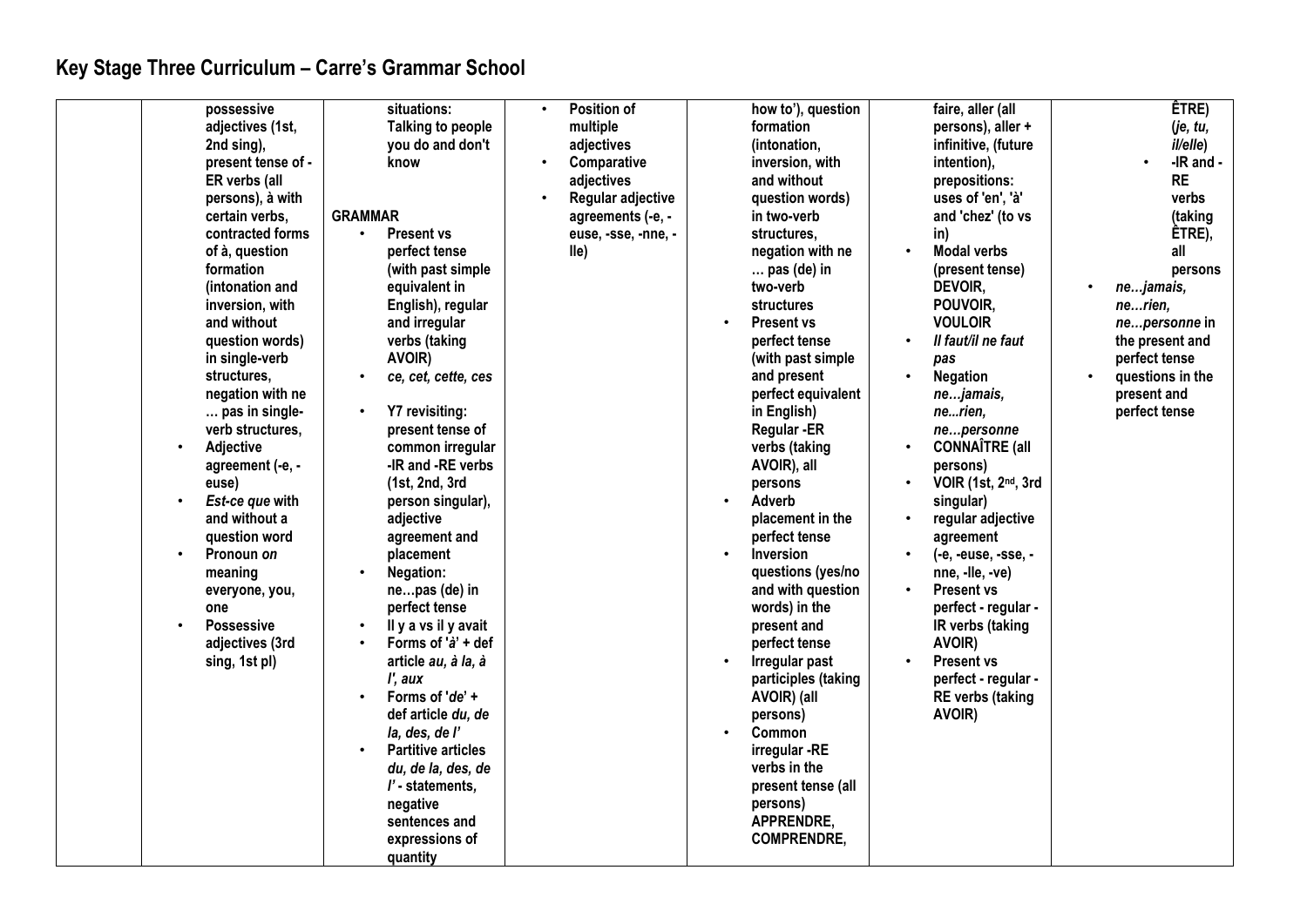## **Key Stage Three Curriculum – Carre's Grammar School**

|           |                                                                                                                                                                                                                                                                                                                                                                                                 | Quel, quelle,<br>$\bullet$<br>quels, quelles<br><b>BOIRE</b> (1st, 2nd, 3rd<br>$\bullet$<br>persons singular)<br>sortir, partir,<br>$\bullet$<br>dormir, venir,<br>revenir, devenir<br>(1st, 2nd, 3rd<br>persons plural)<br>Vous as formal<br><b>VOU</b><br>Pronoun on.<br>Everyone, you,<br>one' vs 'we'                                 |                                                                                                                                                                                                                                                                                                                                                         | PRENDRE, DIRE,<br><b>METTRE</b><br><b>Regular -RE</b><br>verbs in the<br>present tense (1 <sup>st</sup> ,<br>2 <sup>nd</sup> 3 <sup>rd</sup> singular)<br>comparative<br>forms of<br>adjectives and<br>adverbs                                                                                                                       |                                                                                                                                                                                                                                                                                                                                                                                                              |                                                                                                                                                                                                                                                                                                                                                                                                 |
|-----------|-------------------------------------------------------------------------------------------------------------------------------------------------------------------------------------------------------------------------------------------------------------------------------------------------------------------------------------------------------------------------------------------------|-------------------------------------------------------------------------------------------------------------------------------------------------------------------------------------------------------------------------------------------------------------------------------------------------------------------------------------------|---------------------------------------------------------------------------------------------------------------------------------------------------------------------------------------------------------------------------------------------------------------------------------------------------------------------------------------------------------|--------------------------------------------------------------------------------------------------------------------------------------------------------------------------------------------------------------------------------------------------------------------------------------------------------------------------------------|--------------------------------------------------------------------------------------------------------------------------------------------------------------------------------------------------------------------------------------------------------------------------------------------------------------------------------------------------------------------------------------------------------------|-------------------------------------------------------------------------------------------------------------------------------------------------------------------------------------------------------------------------------------------------------------------------------------------------------------------------------------------------------------------------------------------------|
|           | Short formative assessments in listening, reading,<br>speaking, writing and translation will take place<br>throughout the individual modules with a key<br>assessment task based on the work completed this term.<br>Vocabulary tests will also take place every week on the<br>vocabulary set that has been studied in the previous<br>week.                                                   |                                                                                                                                                                                                                                                                                                                                           | Short formative assessments in listening, reading,<br>speaking, writing and translation will take place<br>throughout the individual modules with a key<br>assessment task based on the work completed this term.<br>Vocabulary tests will also take place every week on the<br>vocabulary set that has been studied in the previous<br>week.           |                                                                                                                                                                                                                                                                                                                                      | Short formative assessments in listening, reading,<br>speaking, writing and translation will take place<br>throughout the individual modules, with the Y8<br>examination taking place during this term, covering all<br>the work studied during the course of the academic year.<br>Vocabulary tests will also take place every week on the<br>vocabulary set that has been studied in the previous<br>week. |                                                                                                                                                                                                                                                                                                                                                                                                 |
| Year<br>9 | <b>Relationships with family</b><br>and friends<br>Talking about yourself and<br>your family.<br>Talking about getting on with<br>others.<br>Talking about personal<br>relationships.<br>Talking about future<br>relationships<br>Using avoir and être<br>Reflexive verbs<br>Position of adjectives<br>The immediate future and<br>future tense<br>Possessive adjectives<br>Adjective agreement | Technology in everyday<br>life<br>Talking about<br>communicating online<br>Talking about the uses of<br>social media<br>Present tense of regular<br>-er verbs<br>Present tense of common<br>irregular verbs Advantages<br>and disadvantages of mobile<br>technology<br>Discussing the uses of<br>mobile technology<br>It and that: ce, ça | <b>Freetime activities</b><br>Talking about music, cinema<br>and TV.<br>Revision of the present tense<br>of regular verbs<br>Question words<br>Describing freetime activities<br>in the past<br>Talking about food and<br>meals<br>Talking about different<br>cuisines and eating out<br>Perfect tense of irregular<br>verbs<br>Perfect tense with être | <b>Freetime activities</b><br>Talking about sport<br>Talking about sports you<br>love<br>Using subordinating<br>conjunctions<br>Developing sentences using<br>quand lorsque and si<br>Opinion verbs<br><b>Customs and Festivals</b><br>Talking about<br>celebrations<br>Talking about how we<br>celebrate<br>Talking about festivals | <b>Relationships with family</b><br>and friends<br>Describing family and friends<br>Discussing future<br>relationship choices<br>Direct object pronouns<br>The future tense<br>Using dont<br>Technology in everyday<br>life<br>Discussing the pros and<br>cons of social media<br>Discussing the benefits and<br>dangers of mobile<br>technology                                                             | <b>Freetime activities</b><br>Talking about leisure<br>activities<br>Discussing world food and<br>eating habits<br>Discussing new sports and<br>taking risks in sports<br>Revision of the future tense<br>Time phrases<br>Demonstrative pronouns<br>Using more complex<br>negatives<br>Using the pronouns en and y<br><b>Customs and Festivals</b><br>Discussing what traditions<br>mean to you |